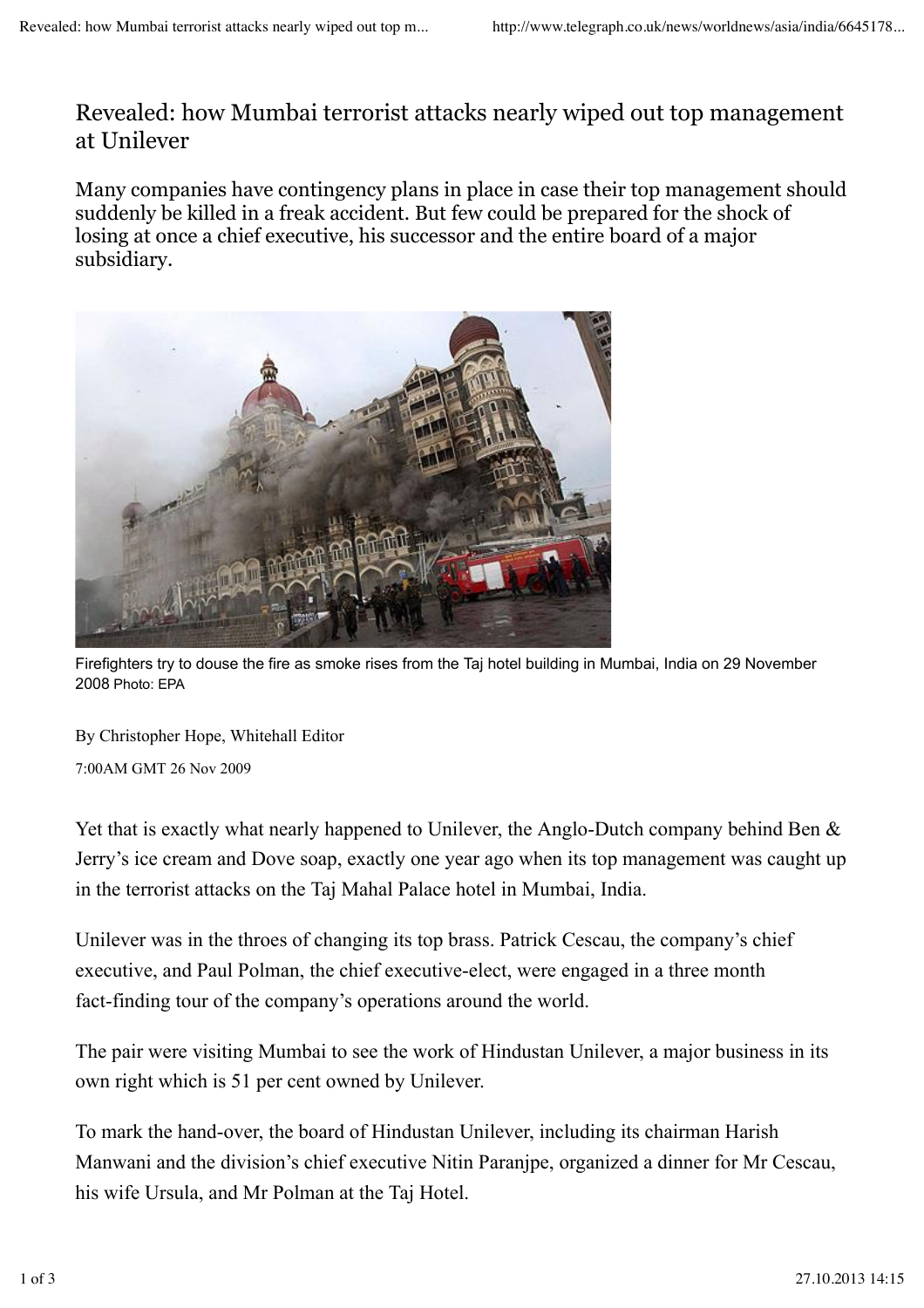The 20-strong gathering was in one of the main private dining rooms on the first floor of the hotel. A number of other dinners were taking place on the same floor.

The evening was progressing without incident until, just as the main course was about to be served, they heard what they believed to be the sound of exploding fire-works at a wedding reception next door. These were the opening exchanges in the terrorist attacks which would eventually leave 101 dead and hundreds injured.

The hotel's staff were the first to realise something was wrong. They ushered some other non-Unilever guests into the room, bolted the door, turned off the lights, and told the guests to get under the table.

Everyone turned off their mobile phones. No one said a word. The Unilever guests were very keen, according to friends, "to fool the terrorists into thinking it was an empty room". Sure enough, the terrorists came along the corridor and tried the door. It did not budge.

The terrorists tried to enter the room next door. They had more success there and took hostages, who were subsequently shot and killed. The terrified group sat in silence for a number of hours, listening to gunfire all around their room. They were able to keep in touch with Unilever's head office in London and as well as Hindustan Unilever's offices, using their Blackberry handheld devices.

Eventually a fire was started outside their room and the guests were worried they might be overcome by the smoke billowing under the bolted door. One source said: "They poured water over napkins and table-cloths and tried to seal the doors."

The only answer was to attempt a prison-break style escape by smashing one of the first floor windows and climbing down. One source said: "They tore down the curtains and tied them together, whilst others used chairs and tables to break the windows."

By now it is between three and four in the morning. A local fire crew saw the windows being smashed and, helped by fire ladders, the party made their escape. An Indian man who was not with the Unilever party was first out with his son, followed by all of the women, the rest of the Unilever party with Mr Polman bringing up the rear.

The whole party had escaped, without injury. One source later described how the party had fled the first floor room "in calm silence and with no panic. There was no attempted heroism or machismo".

Not surprisingly, life now looks a little different to the top brass at Unilever. One source